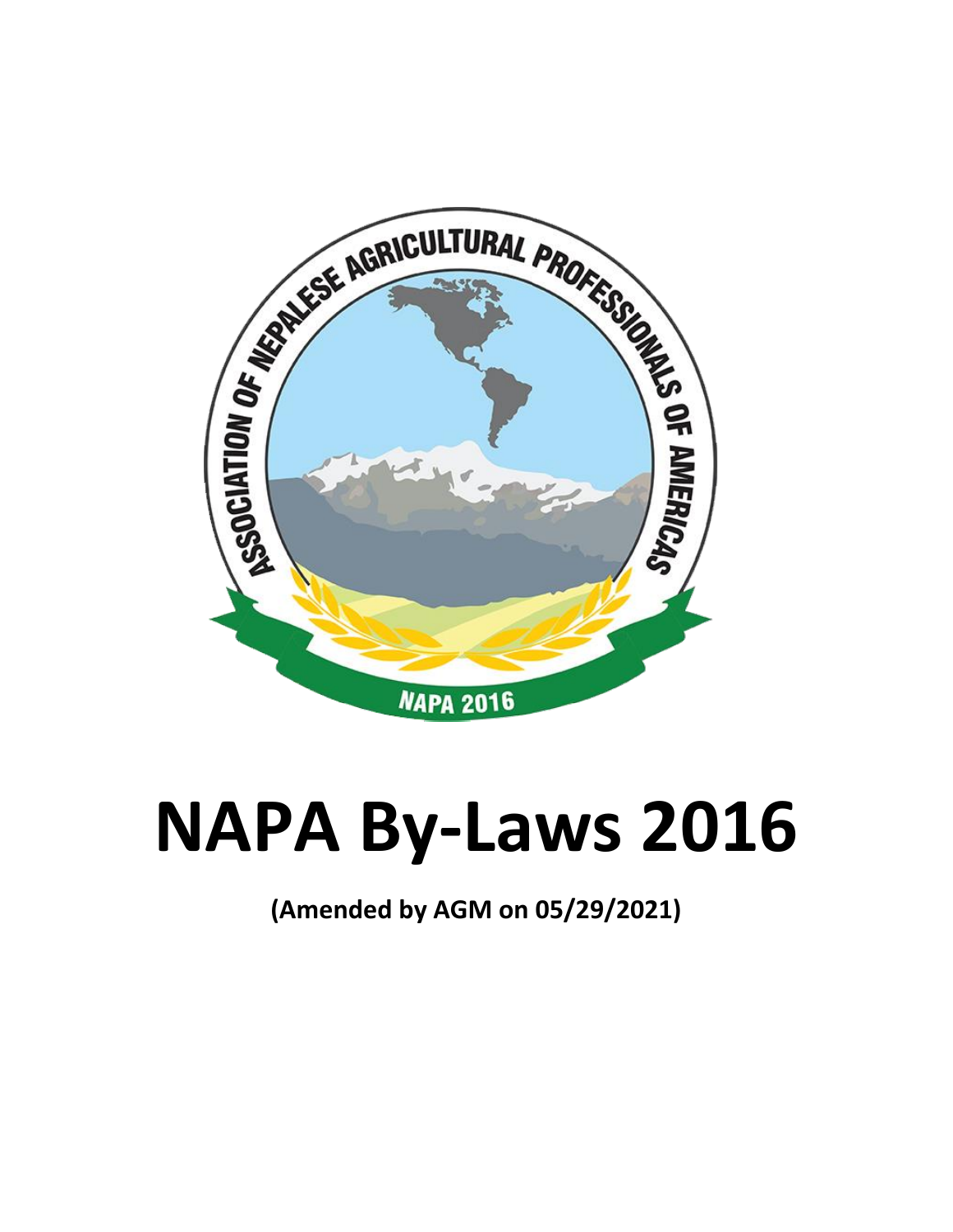## **NAPA By-Laws 2016**

## **(Amended by AGM on 05/29/2021)**

## **Article I. Name of the Organization**

The name of the organization shall be "Association of Nepalese Agricultural Professionals of Americas". In short, it shall be called "NAPA".

## **Article II: Introduction, Vision, Mission, Goal, and Objectives**

#### **Introduction:**

NAPA is a non-profit, non-governmental, non-religious, and non-political professional organization dedicated to serve mankind through educational, scientific, and developmental initiatives. NAPA is incorporated (Certificate ID: 10668534#BRK73) under the laws of the Secretary of State of State of Louisiana (LA), USA.

## **Vision:**

Prosperity through agricultural transformation.

## **Mission:**

To foster and enhance human welfare and environment health through scientific and socio-economic innovation, discourse, knowledge sharing, capacity building, and charitable services.

## **Goal:**

To enhance livelihood, food security, and sustainable development by improving resiliency of agricultural and natural resource management systems.

#### **Objectives:**

The main objectives of the organization shall include, but are not limited to:

- 1. Promote the improvement, advancement, and progress of agriculture and allied disciplines through state-of-the-art cutting-edge scientific research on problems faced by agricultural stakeholders for sustainable livelihood solutions.
- 2. Generate empirical evidence through scientific and action-oriented research to help formulate informed policy decisions and implement development initiatives in agriculture and allied fields.
- 3. Pursue capacity building of farmers and farming communities, stakeholders, and agricultural professionals through effective teaching and need-based trainings.
- 4. Foster intellectual discourse among scientists, policy makers, academia, and stakeholders in issues related to agriculture and allied fields to identify and implement sustainable initiatives.
- 5. Disseminate the discoveries, innovations, and information through various outlets such as publication in high standard scientific journals, research and policy briefs, websites, magazines, newsletters, and social media.
- 6. Organize seminars, workshops, conferences, and training programs to share knowledge and ideas for professional development.
- 7. Participate in competitive grants locally, nationally, and internationally to conduct research, disseminate sound and environmentally-friendly agricultural practices, and improve pedagogy for overall socio-economic improvement.
- 8. Raise/generate funds to conduct research, capacity building trainings, establish scholarships, and provide financial support (i.e., research grants) to build and strengthen individual and institutional capacity of collaborating organizations.
- 9. Collaborate with other organizations in research, training, dissemination, and efforts to provide relief measures to affected people in times of need.
- 10. Engage in various charitable activities and opportunities as they arise.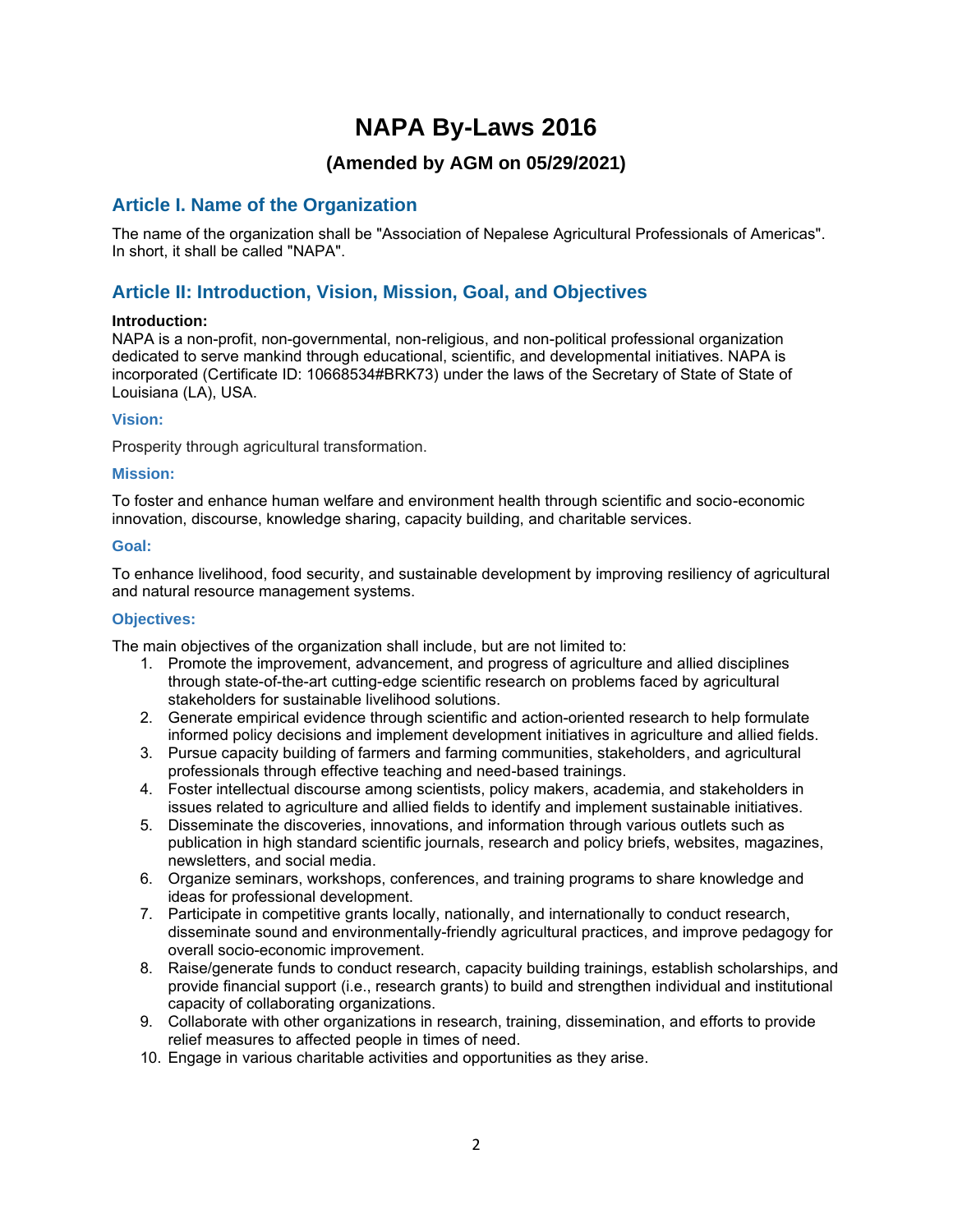## **Article III: Disciplines within NAPA**

Any discipline related to agriculture and allied fields or as specified below shall be covered within NAPA. Disciplines in Agriculture and Allied Fields shall include, but are not limited to:

- 1. Agronomy
- 2. Horticulture
- 3. Soil Science
- 4. Animal Science
- 5. Precision and Organic agriculture
- 6. Comparative and Veterinary Medicine
- 7. Fisheries/Aquaculture
- 8. Food Science
- 9. Agricultural & natural resources economics
- 10. Social sciences
- 11. Agricultural extension and education
- 12. Entomology, Plant pathology, and Plant protection
- **Article IV: Organizational Structure**
- 13. Microbiology
- 14. Molecular biology
- 15. Plant breeding, Genetics, and Biotechnology
- 16. Agricultural ecology
- 17. Land and water resources management
- 18. Ecosystems/Ecology
- 19. Bio-resources management
- 20. Research Methods and Agricultural **Statistics**
- 21. Biosystems and Agricultural Engineering
- 22. Miscellaneous

#### **i) Executive Committee**

A. Twelve-member Executive Committee (EC) shall be formed through the NAPA Annual General Meeting (AGM). The EC shall have 11 elected members and an Immediate Past President (*Ex officio* non-voting member). The EC shall comprise of the following positions.

| <b>SN</b>      | <b>POSITION</b>          | <b>NUMBER</b> |
|----------------|--------------------------|---------------|
|                | President                |               |
| 2              | Vice President           |               |
| 3              | <b>General Secretary</b> |               |
| $\overline{4}$ | Joint Secretary          |               |
| 5              | Treasurer                |               |
| 6              | <b>Executive Members</b> | 6             |
| 7              | Immediate Past President |               |
| Total          | 12                       |               |

All EC members shall be called '**Officers**.'

#### **ii) Terms**

There shall be a two-year term for the EC. Each **Officer**, including the President, shall serve only two terms in the same position. However, **Officers** may serve up to a total of five terms, provided that no more than two terms are in the same position.

#### **iii) Power of the EC**

All property, business, and affairs of the organization shall be managed and controlled by the EC and approved by the annual general meeting (AGM).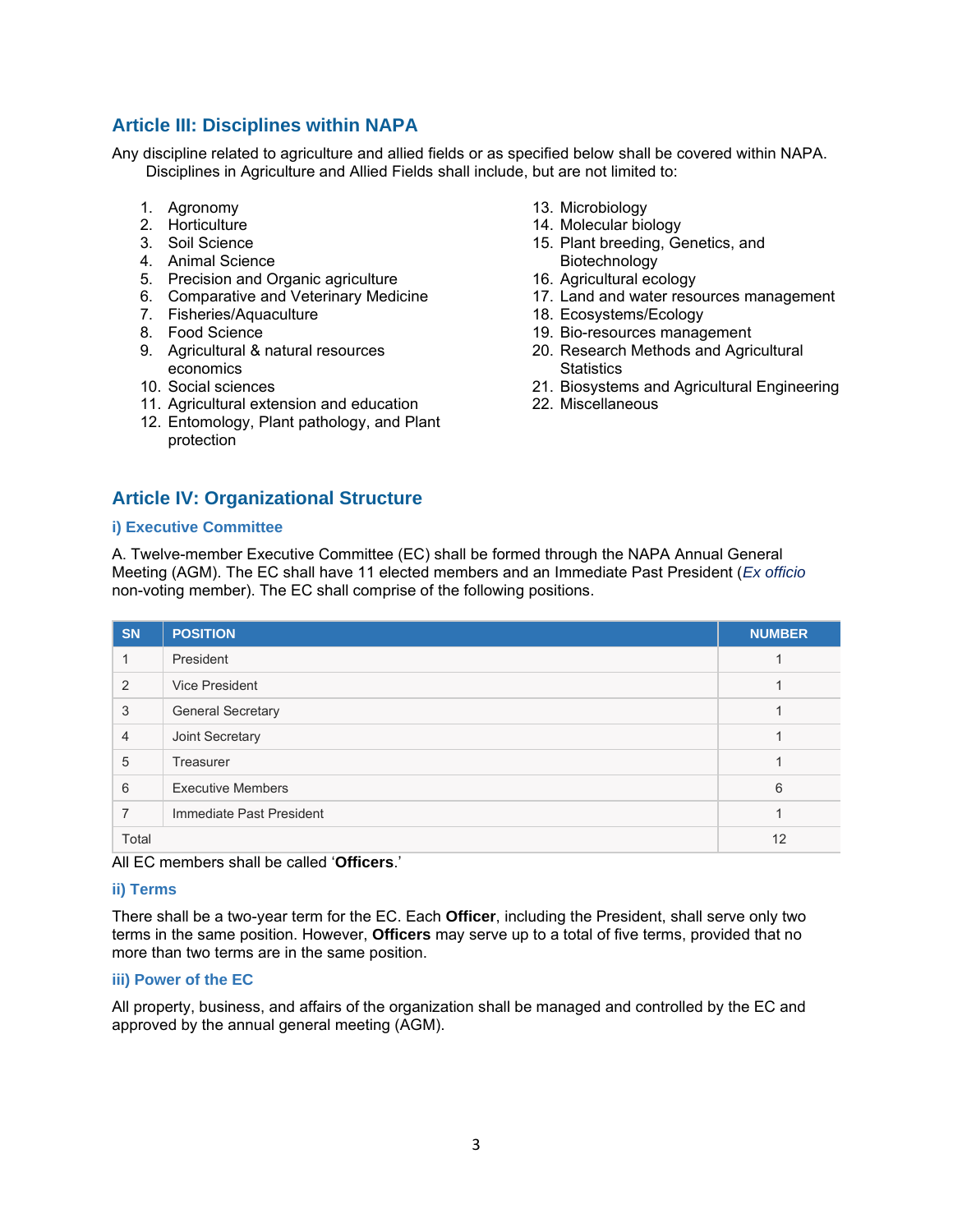#### **iv) Vacancies**

- If an EC position with an unexpired term becomes vacant, the EC may select a successor who shall hold the position to serve the committee for the remaining period. This Officer will be eligible for election at the next AGM and if elected, shall begin a two-year term.
- If the President is unable to fulfill the duties of his/her office, the Vice President will become President for the remainder of that term of office and is eligible to serve on the two full two-year terms as President, if elected.

## **v) Removal**

- All **Officers** are expected to actively participate in the regular business activities of the organization.
- Failure to attend three consecutive EC meetings without reasonable explanation may be considered a cause for removal from the EC.
- An Officer may be removed from the office in the following situations:
	- In case of any misconduct/misbehavior by an Officer, the Officer in question shall be removed by a two-third majority of the EC. The decision shall be issued in writing to the accused. All EC members and NAPA general members shall be informed of this decision in writing.
	- In case of resignation tendered by an Officer, the President shall accept/approve or reject/disapprove the request in consultation with the EC. The decision shall be reported to the applicant, EC members and NAPA members in writing.
- Reasons for removal must be presented to the accused party in writing, and the accused party must be given an opportunity for self-defense in person or in writing prior to any such EC action.

## **vi) Salaries and Compensation**

EC Officers shall not receive salary or any financial compensation for services provided to the organization.

## **vii) Financial Management**

- The EC shall designate a bank in which the money of the organization shall be deposited.
- The Treasurer shall maintain and update incomes and daily expenses of the organization and present to the regular EC meetings and the AGM.
- Two of the three Officers: Treasurer and President or General Secretary will regulate the bank account.
- The President shall have the authority to spend up to five hundred dollars (\$500.00) for the good cause of the organization and submit to the upcoming EC meeting for the approval.

## **Article V: Functions of Executive Committee/Officers**

## **i) President**

- The President shall be the Chief Executive Officer (CEO) of the organization and shall preside over all EC meetings.
- Shall see that all directives or resolutions of the EC are acted upon.
- Shall direct the affairs of the organization and shall have the general powers of supervision and management usually vested in the office of the President of a non-profit corporation under the Membership Corporation Law of the State of Louisiana (LA).
- Shall be an automatic member of all committees and shall oversee all administrative functions performed on behalf of the organization.

## **ii) Vice-President**

- Vice-President shall serve as needed for advice and support for the President.
- Shall assist the President and chair the meetings in the absence of the President.
- Shall work to promote NAPA programs and policies in the absence of the President.

## **iii) General Secretary**

• The General Secretary shall announce and attend all meetings as deemed necessary by the EC.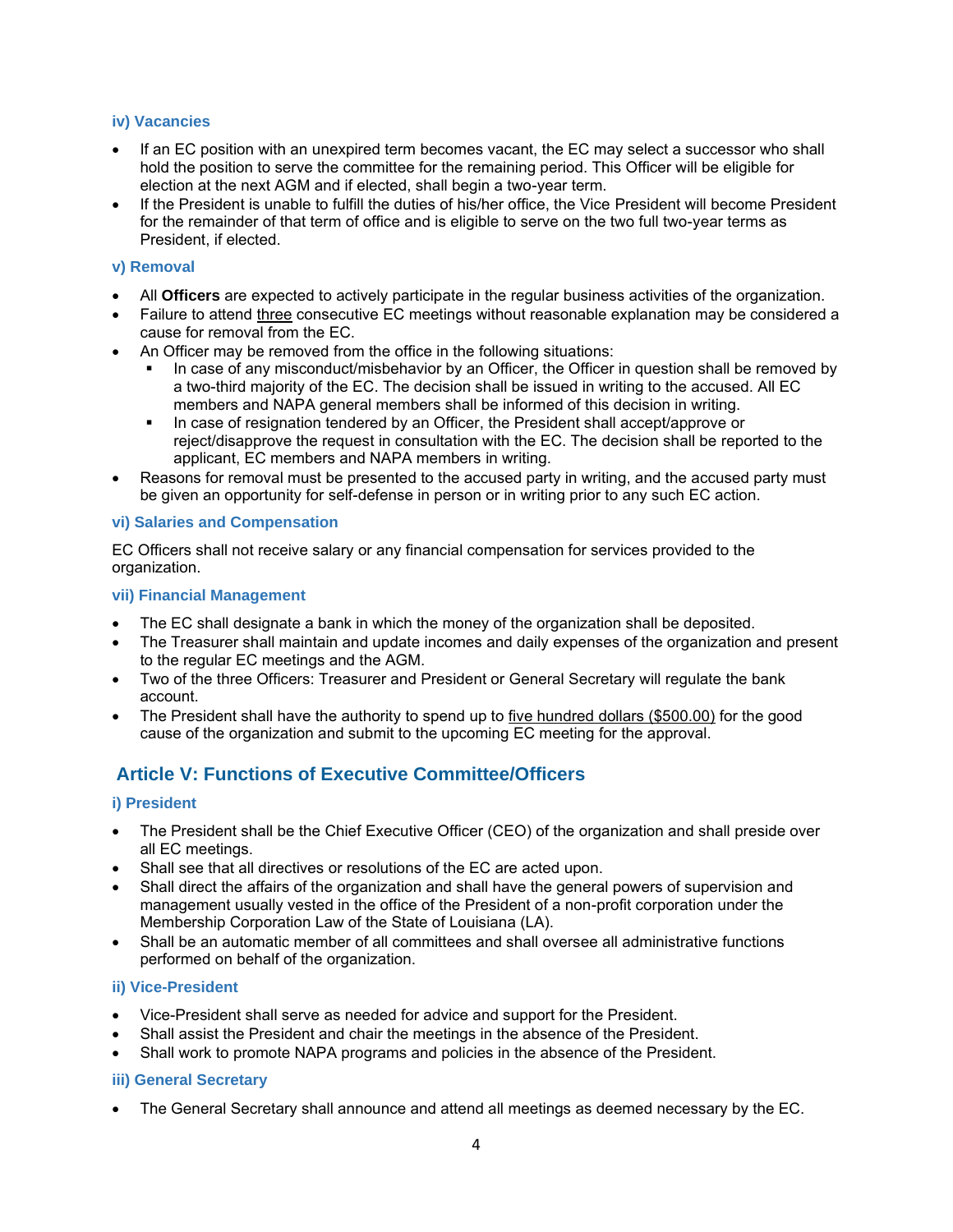- Shall keep minutes of meetings.
- Shall forward the electronic copy of each meeting minutes to the Officers, various committees, and the AGM members as necessary.
- Shall maintain all kinds of records and assist the President/Vice-President to carry out daily functions of the organization and coordinate with the general members, EC, and other organizations and individuals as deemed necessary by the EC.

## **iv) Joint Secretary**

- Joint Secretary shall serve as needed for advice and support for the General Secretary.
- Shall assist the General Secretary to carry out daily functions of the EC and act as a liaison for the General Secretary and implement and monitor the activities in the absence of the General Secretary.
- Shall perform the duties of the General Secretary in her/his absence.

## **v) Treasurer**

- The Treasurer shall oversee all financial activities in accordance with the guidelines and directives set forth by the organization and EC.
- Shall regularly update the financial status of the organization to the EC meetings.
- Shall maintain the membership database.
- Shall prepare and present to the EC a summary of the organization's financial status, including estimates of expenditures and revenues for the succeeding fiscal year.
- Shall complete tax returns filings and required activities related to accounting for the organization.
- Shall perform all duties that are the incident to the Office of Treasurer of a non-profit corporation under the Membership Corporation Law of the State of LA.

## **vi) Executive Committee Members**

- Executive committee members shall help execute the programs of the organization in coordination with the Officers.
- Shall conduct additional assignments as per the decision of the EC.

#### **Vii) Immediate Past President**

- The Immediate Past President (IPP) is an automatic *ex officio* non-voting member in the subsequent Executive Committee.
- The IPP shall advise the Executive Committee on prevalent practices and other matters for the smooth transition of leadership and shall assist EC as needed.

## **Article VI: Membership**

## **i) Eligibility**

Anyone who has at least an undergraduate or bachelor's degree or equivalent degree in agricultural and/or allied areas shall be eligible for membership. NAPA, however, welcomes and encourages the participation of individuals, in its endeavors, from any region or country.

#### **ii) Membership Types:**

The membership of the organization shall be divided into the following categories:

| <b>SN</b> | <b>TYPE</b>                         | <b>DESCRIPTION</b>                                                                                                                                         |
|-----------|-------------------------------------|------------------------------------------------------------------------------------------------------------------------------------------------------------|
|           | Life Member                         | Individuals who meet regular/general member's category and pay defined dues at a<br>time shall meet the requirements of this member category.              |
|           | Regular or<br><b>General Member</b> | Individuals from Americas who hold at least an undergraduate degree in agriculture or<br>allied areas shall meet the requirements of this member category. |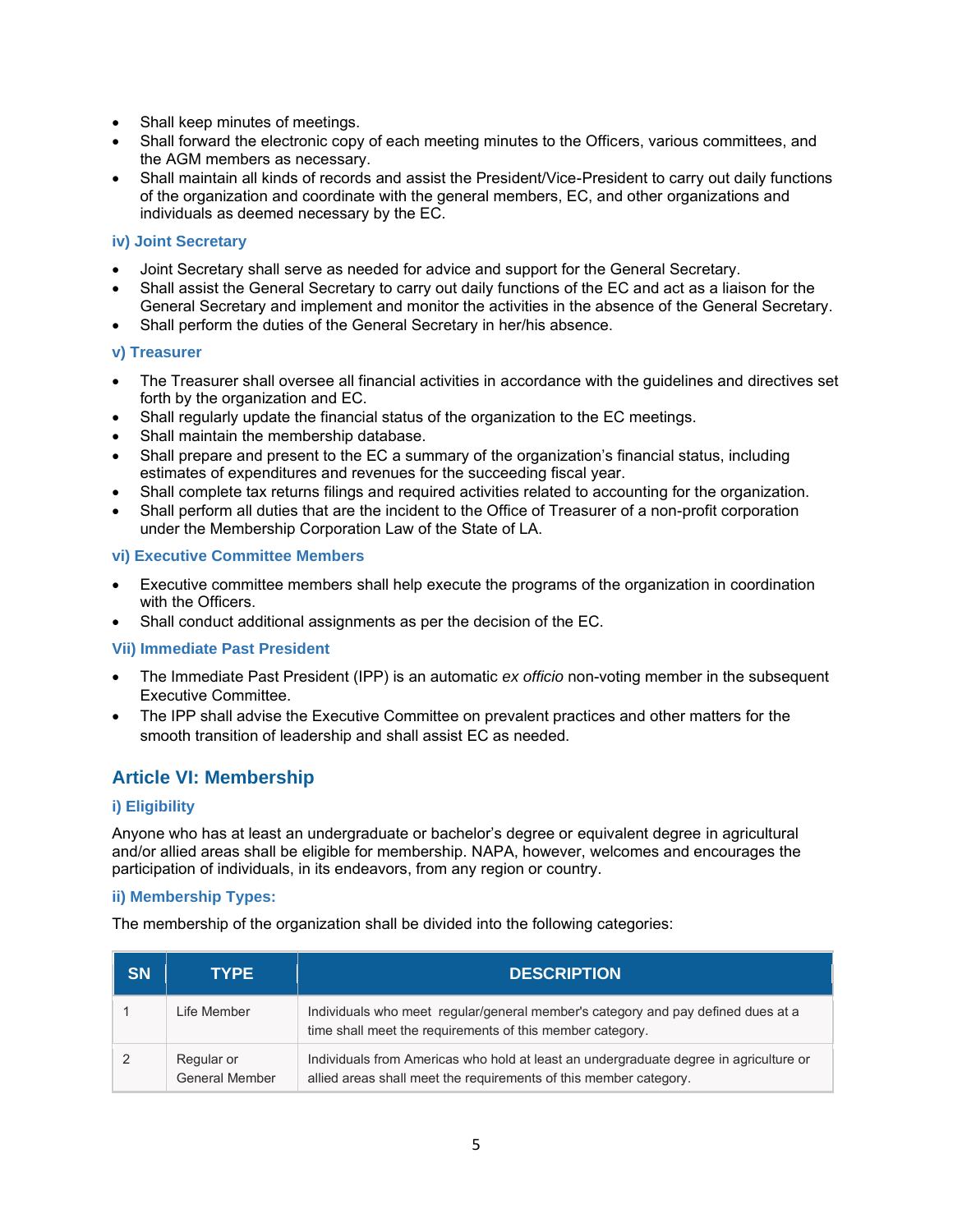| 3              | <b>Student Member</b>       | Current students of agricultural and allied areas of studies who are at good standing<br>student's status (undergraduate or graduate) in Americas shall meet the requirement of<br>this member category.                                                                                                                                                                                                                                                                                                                                                                                                                                                                                                                                               |
|----------------|-----------------------------|--------------------------------------------------------------------------------------------------------------------------------------------------------------------------------------------------------------------------------------------------------------------------------------------------------------------------------------------------------------------------------------------------------------------------------------------------------------------------------------------------------------------------------------------------------------------------------------------------------------------------------------------------------------------------------------------------------------------------------------------------------|
| $\overline{4}$ | Associate Member            | Interested Individuals from outside of Americas who hold at least an undergraduate<br>degree in agriculture or allied areas shall meet the requirement of this member<br>category. In addition, professionals (minimum 7 years of professional experience) with<br>an associate/diploma equivalent degree (high school + 2-3 years program) in<br>Agriculture and Allied areas, and Agricultural Entrepreneurs/Practitioners (minimum 5)<br>years of experience) might qualify for Associate membership if EC approves the<br>membership application on case-by-case basis. Associate members shall neither have<br>a voting right nor be the candidate of the EC. However, they may perform roles in the<br>specialized committees as assigned by EC. |
| 5              | Family/Joint<br>Member      | Spouse of member of any membership types, irrespective of their educational<br>qualifications, are eligible to this member category. The family member shall not have a<br>voting right. However, they may perform roles in the specialized committees as<br>assigned by EC.                                                                                                                                                                                                                                                                                                                                                                                                                                                                           |
| 6              | Honorary                    | Individuals having outstanding achievement in academic and professional career and<br>contribution to the field of agriculture and allied areas around the globe may qualify for<br>this member category.                                                                                                                                                                                                                                                                                                                                                                                                                                                                                                                                              |
| $\overline{7}$ | Student Associate<br>Member | Current students of agricultural and allied areas of studies who are at good standing<br>student's status (undergraduate or graduate) outside Americas shall meet the<br>requirement of this member category. Student Associate member shall neither have a<br>voting right nor be the candidate of the EC. However, they may perform roles in the<br>specialized committees as assigned by EC.                                                                                                                                                                                                                                                                                                                                                        |

#### **iii) Membership Issuance and Fees:**

- Interested eligible individuals may apply for membership by filling out the online form at the NAPA website.
- The EC determines issuance of the membership and fees for each membership category.
- The application shall be reviewed by the EC.
- Upon approval by the EC, a certificate of membership shall be issued to the applicant as per the applied membership category.
- The certificate shall include the signatures of the President and General Secretary. In addition, members shall be recognized at the AGM/conference/convention.

#### **iv) Resignation of the Membership**

- Any member of the organization may resign from good standing membership status by submitting a written request to the EC.
- Such resignation will become effective upon the decision of the EC.

#### **v) Removal/Termination from Membership**

- Members of all categories including joint/non-voting are expected to stand with a high degree of moral character and organizational ethics.
- Activities performed by a member beyond the level of ethical consideration may force the EC to expel the member in question from the organization.
- However, the member may request a hearing of the EC to discuss the reasons of removal. The accused member must be given an opportunity for self-defense in person or in writing prior to any such action that would result in removal.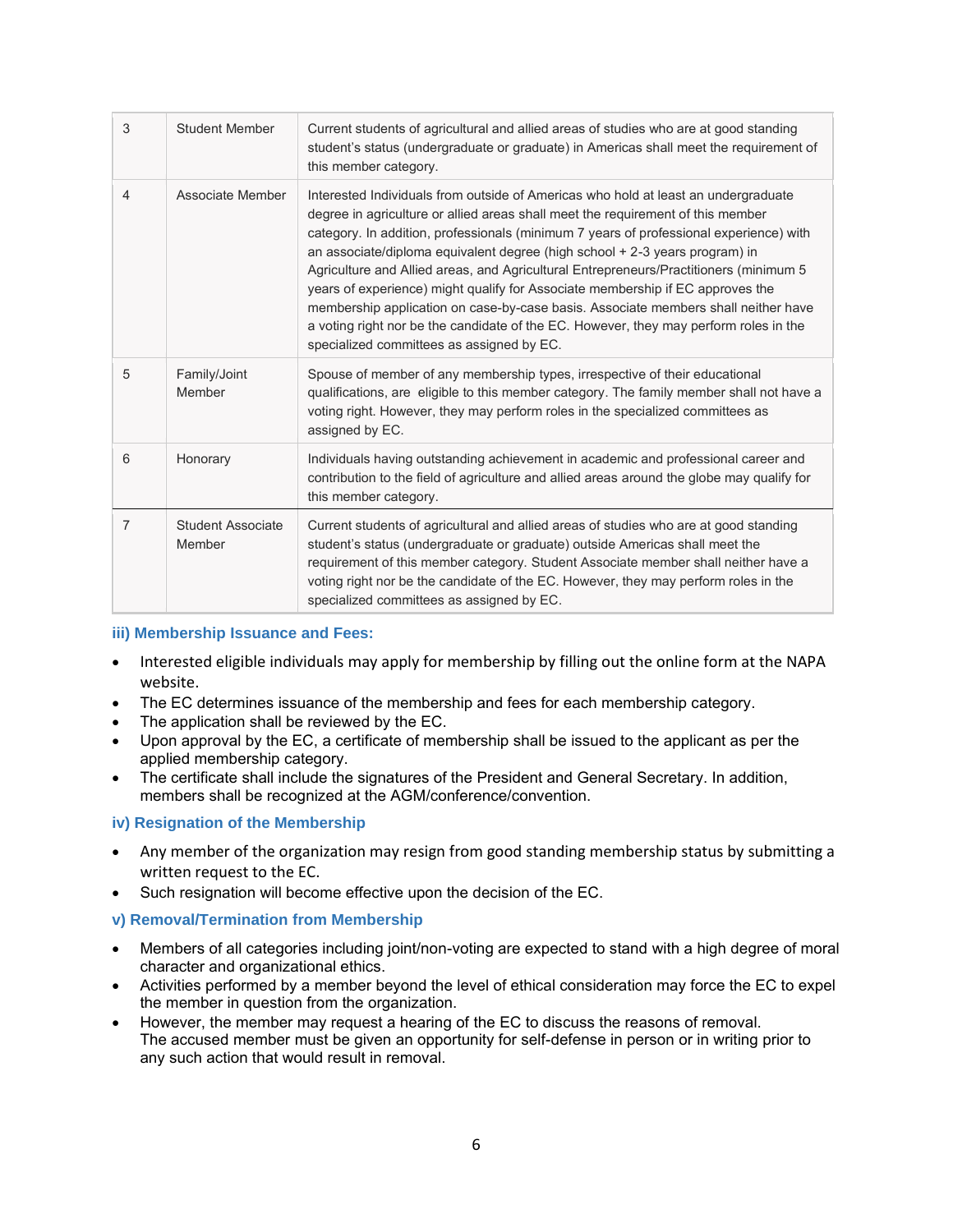#### **vi) Renewal of the Membership**

- Dues shall be levied on general, student, associate (if not associate life), and joint members on a twoyear basis and shall be payable before the membership expires.
- All members who have paid their two-year dues shall be considered to be members in good standing.
- All rights and privileges of membership in the organization may be terminated for any member who has failed to pay dues or renew membership on time.

## **Article VII: Advisory Council (AC)**

The EC may appoint an Advisory Council as deemed necessary for a term of two years.

## **Article VIII: Meeting of the EC**

#### **i) Regular Meeting**

- The EC shall hold at least one bi-monthly meeting, generally via teleconference or video conference.
- Each EC member shall be provided written notification at least seven business days prior to the meeting.

#### **ii) Special Meeting**

- If necessary, the President of the organization may call special meetings of the EC at any time.
- Each member shall receive written, email or phone call notification of the date, time, place, and agenda of the special meeting at least three business days prior to the meeting.

#### **iii) Voting and Quorum**

- A majority (51%) of the Officers of the EC must participate in a meeting to constitute a quorum.
- At any meeting at which a quorum exists, all voting shall be by a majority vote of the present members unless otherwise stipulated by the by-laws.
- In the event of a tie vote, the President shall have the power to determine the outcome.
- Voting by EC members participating in a meeting via teleconference or video conference will be permitted.
- A quorum of the EC meeting shall be considered to be six of the eleven members of the EC for the purpose of conducting the organization's regular business.

## **Article IX: Annual General Meeting (AGM)**

- AGM comprises of all members of the organization: Executive Committee, Advisory Council, Various Committees, and all NAPA members, eligible to vote.
- This meeting shall be held at a specified date, time, place, and method to be designated by the EC.
- The AGM shall meet once every year and is called by the EC.
- The AGM approves programs, annual budget, additional matters put forth by the EC, and amendment of the By-laws proposed by the EC.
- The first AGM shall be considered as an annual planning and review meeting (if so, bylaws amendment can be proposed at the second AGM) that may be conducted in the form of a conference call or webinar. However, the second AGM shall hold a conference and form a new EC.
- Written notification of the date, time, and location of the meeting shall be sent to all entities as mentioned in the preceding paragraph(s) at least two months prior to the meeting.
- A majority vote (51%) of the members who are present (life, regular, and student) at the AGM shall be required to pass a motion presented for a vote.

## **Article X: Committees**

- The EC shall appoint ad hoc committees as necessary to carry out any specific functions for the organization.
- Any good standing member or a current Officer of the EC shall chair each committee.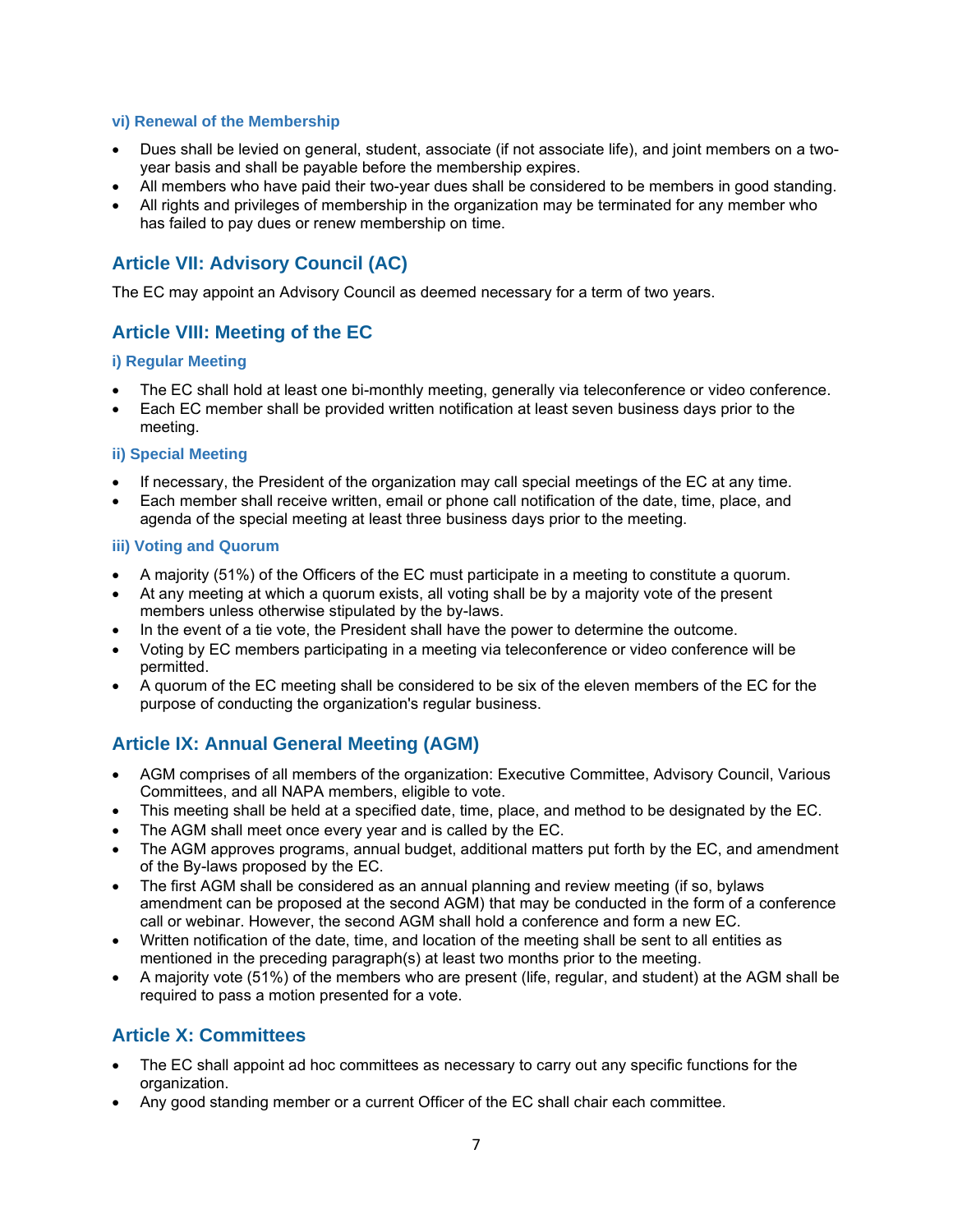- Each committee shall be charged with such duties as dictated by the By-laws and/or policies of the organization, or as determined by the EC.
- The terms of the specialized committees cease with the term of the EC.

## **Article XI: Election Commission**

The EC will form an Election Commission of three persons to carry out a fair election of the EC in a democratic procedure. The President will initiate the formation of the Election Commission and seek consent and advice of the EC.

- The Election Commission shall include three members (Chair and two commissioners) and is responsible for the overall election process.
- Nominations for any positions shall be made in writing to the Election Commission.
- Officers of the EC shall be elected by confidential ballots during the second AGM via online and/or inperson ballot.
- Any good standing member may file a nomination for any EC position other than President. Candidates for the position of President shall have served at least one term in the EC.
- The EC shall notify all members for renewal and registration at least three months in advance.
- Eligible members should be in good standing to vote.

## **Article XII: Fiscal Year**

The fiscal year of the organization shall be from July 1st to June 30th.

## **XIII: Endowment Fund**

An Endowment Fund Advisory Board (EFAB) shall be created to empower NAPA's financial and programmatic sustainability. A three-member EFAB shall be created, with NAPA's Founding President serving as the Chair and the Founding General Secretary as Member Secretary/Director of the Board while the current NAPA President will be the ex officio Director of the Board. The Board shall expand by inducting each NAPA past president upon completion of his/her presidential tenure. Additionally, the Board may appoint coordinators, financial analysts, and legal counselors as deemed appropriate. EFAB shall take a leading role in defining and detailing the procedures for collection, investment, and utilization of the endowment fund. The Board shall function as the authorized body for the growth and development of the endowment funds in consultation with EC, advisory council, and NAPA community as deemed necessary. The roles, responsibilities, and the terms of the EFAB members and coordinators shall be developed and approved by NAPA's Executive Committee.

## **Article XIV: Amendments**

- The EC shall propose at the AGM for consideration of amendments to the By-laws in writing.
- The proposed amendment(s) shall also be presented to all members at least fifteen (15) business days prior to the date of the AGM.
- Decision of adoption/rejection of the proposed amendments shall be made by the majority vote (51%) of the members present at the AGM.
- A revised amendment shall become effective following the AGM.

## **Article XV: Conflicts of Interests**

Any member of the EC, who has a financial, personal, or official interest in, or conflict (or appearance of a conflict) with any matter pending before the EC, of such nature that it prevents or may prevent that member from acting on the matter in an impartial manner, will offer to the EC to voluntarily excuse himself/herself and will vacate his/her seat and refrain from discussion and voting on said item.